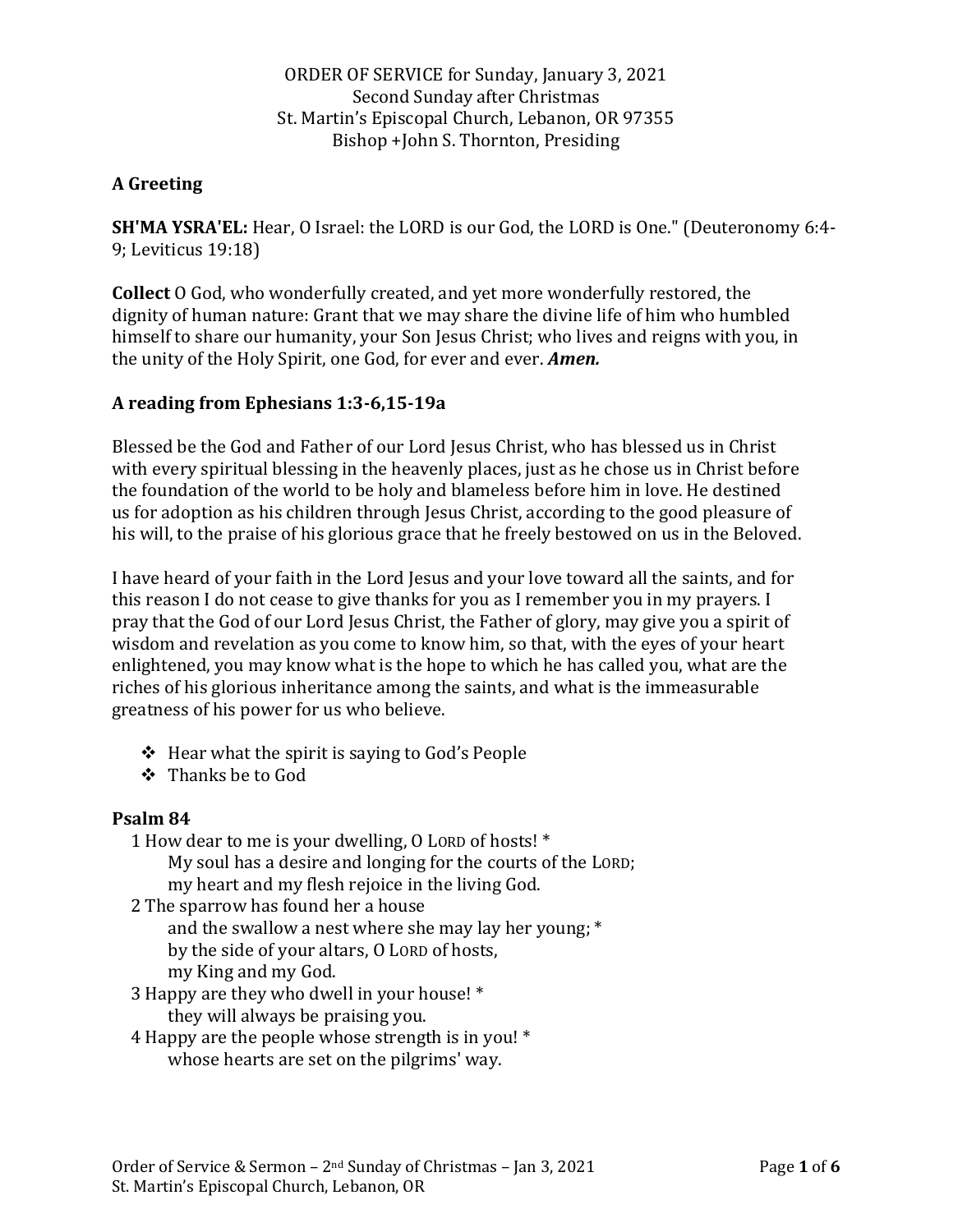| 5 Those who go through the desolate valley will find it a place of springs, *<br>for the early rains have covered it with pools of water. |
|-------------------------------------------------------------------------------------------------------------------------------------------|
| 6 They will climb from height to height, *                                                                                                |
| and the God of gods will reveal himself in Zion.                                                                                          |
| 7 LORD God of hosts, hear my prayer; *                                                                                                    |
| hearken, O God of Jacob.                                                                                                                  |
| 8 Behold our defender, 0 God; *                                                                                                           |
| and look upon the face of your Anointed.                                                                                                  |
| [9 For one day in your courts is better than a thousand in my own room, *                                                                 |
| and to stand at the threshold of the house of my God                                                                                      |
| than to dwell in the tents of the wicked.                                                                                                 |
| 10 For the LORD God is both sun and shield; *                                                                                             |
| he will give grace and glory;                                                                                                             |
| 11 No good thing will the LORD withhold *                                                                                                 |
| from those who walk with integrity.                                                                                                       |
| 12 O LORD of hosts, *                                                                                                                     |
| happy are they who put their trust in you!]                                                                                               |

## **A reading from the Gospel according to Matthew 2:13-15,19-23**

After the wise men had left, an angel of the Lord appeared to Joseph in a dream and said, "Get up, take the child and his mother, and flee to Egypt, and remain there until I tell you; for Herod is about to search for the child, to destroy him." Then Joseph got up, took the child and his mother by night, and went to Egypt, and remained there until the death of Herod. This was to fulfill what had been spoken by the Lord through the prophet, "Out of Egypt I have called my son."

When Herod died, an angel of the Lord suddenly appeared in a dream to Joseph in Egypt and said, "Get up, take the child and his mother, and go to the land of Israel, for those who were seeking the child's life are dead." Then Joseph got up, took the child and his mother, and went to the land of Israel. But when he heard that Archelaus was ruling over Judea in place of his father Herod, he was afraid to go there. And after being warned in a dream, he went away to the district of Galilee. There he made his home in a town called Nazareth, so that what had been spoken through the prophets might be fulfilled, "He will be called a Nazorean."

- ❖ Hear what the spirit is saying to God's People
- ❖ Thanks be to God

**Homily**: "Joseph, The Carpenter"– Bishop +John S. Thornton

Today's Gospel is Matthew 2: 13-15, 19-23. But what happened to verses 16,17 and 18? They're the story of Herod's order to slay all the male children in Bethlehem under the age of two. We've always called it "the slaughter of the innocents." The three astrologers who consulted with Herod had told him that a new king had been born in Bethlehem. Herod was so paranoid that even a kid in diapers was a threat to him. Kill all the little kids! Now, in Matthew's mind, the story is the fulfillment of a prophecy. However, in the minds of the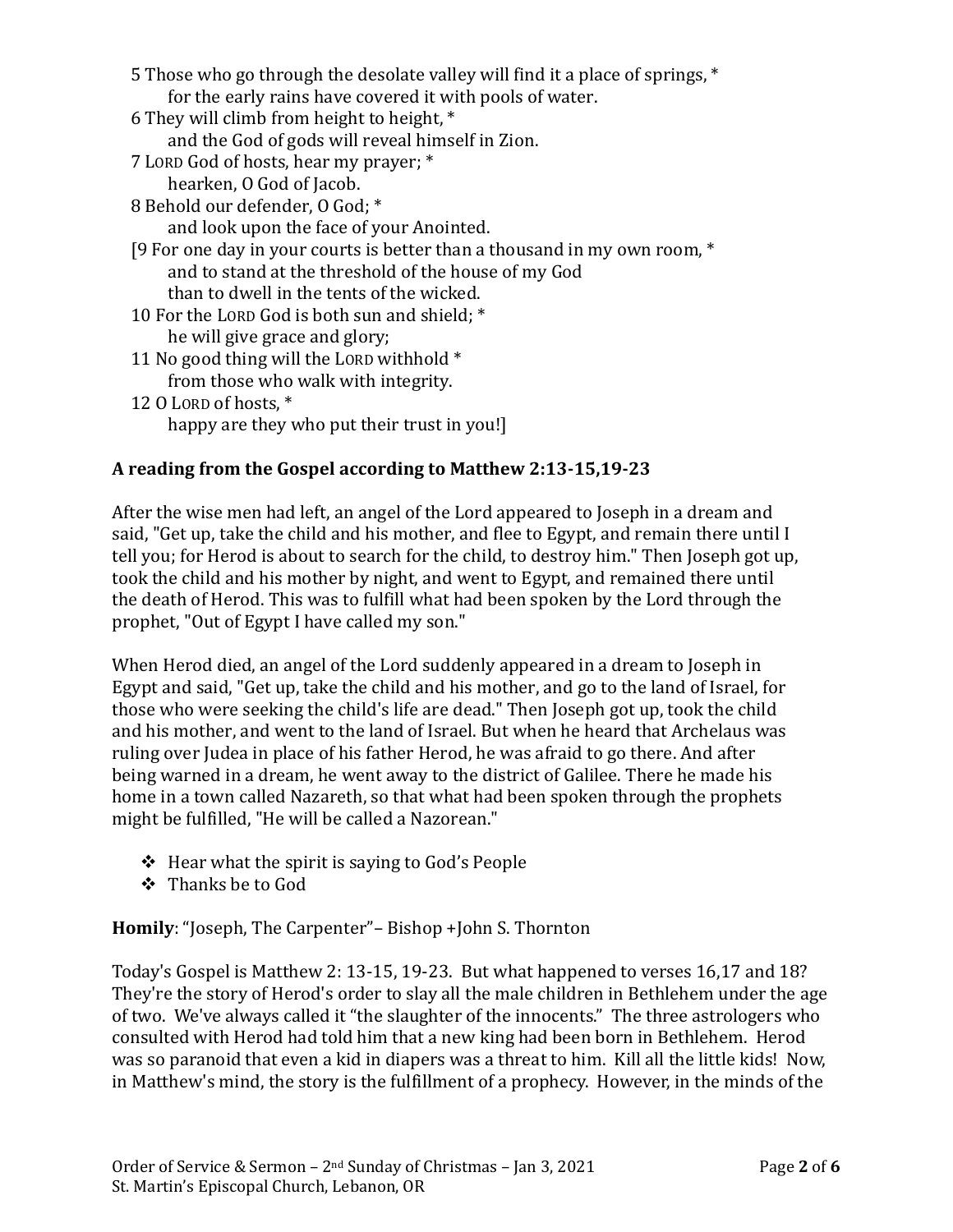scholars who put the Lectionary together there was doubt that it ever happened. They were, probably, right. There is no historical record to confirm it, not in Josephus or anywhere. Call it a myth.

(Actually, that's good news, that all the little boys in Bethlehem weren't slaughtered. But it's not good news for all the Episcopal churches named "Holy Innocents." They'll have to disagree with that rendition of Matthew 2: 13-23 or just go on to more important things, like raising hell on behalf of the world's children.)

Raymond Brown, the eminent Roman Catholic scholar and author of *The Birth of the Messiah* says that, given the population of Bethlehem at the time and the infant mortality rate in those days, the number of little boys who were slaughtered couldn't have been more than twenty, if any at all. He doubts that there were any at all. However, over the centuries, the story has gotten mythologized and re-mythologized and re-mythologized way, way beyond twenty. The Byzantine liturgy sets the number at 14,000. The Syrian calendar of saints sets it at 64,000. In keeping with Revelation 14:1-5, some set the number at 144,000, equal to the number of "those who have not defiled themselves with women." Oops. We Christians have, at times, made ourselves nearly insane with our misogyny. If not insane, at least unjust. Repent. As for the number of little boys killed in Bethlehem, let's say it was zero.

Now....

Today's Gospel (John 2: 13-23, minus those three verses I just talked about) is what's called "the flight into Egypt." Whether Matthew intended it or not, it draws a stark contrast between two men, Herod and Joseph:

one a king, the other a carpenter;

one pursued by demons, the other visited by angels;

one who used power to subdue and destroy, the other to uphold the living;

one who was loathed by the Jews, the other giving no cause but to be beloved;

one whose name is kept in history's hell, the other, generation by generation, revered.

What a stark contrast between two human beings, one for whom it's hard to eke out a little charity, the other charity's very definition.

Between 37 BCE and 4 CE, Herod, by the grace of the Emperor Cassius, was "the King of the Jews." Though he had the Roman army to keep insurrection down, Herod had his adversaries: the Sadducees, the Jerusalem aristocracy, the Hasmoneans and Cleopatra (of Egypt).

The Sadducees were continually peeved by him, partly because he wasn't really a Jew. He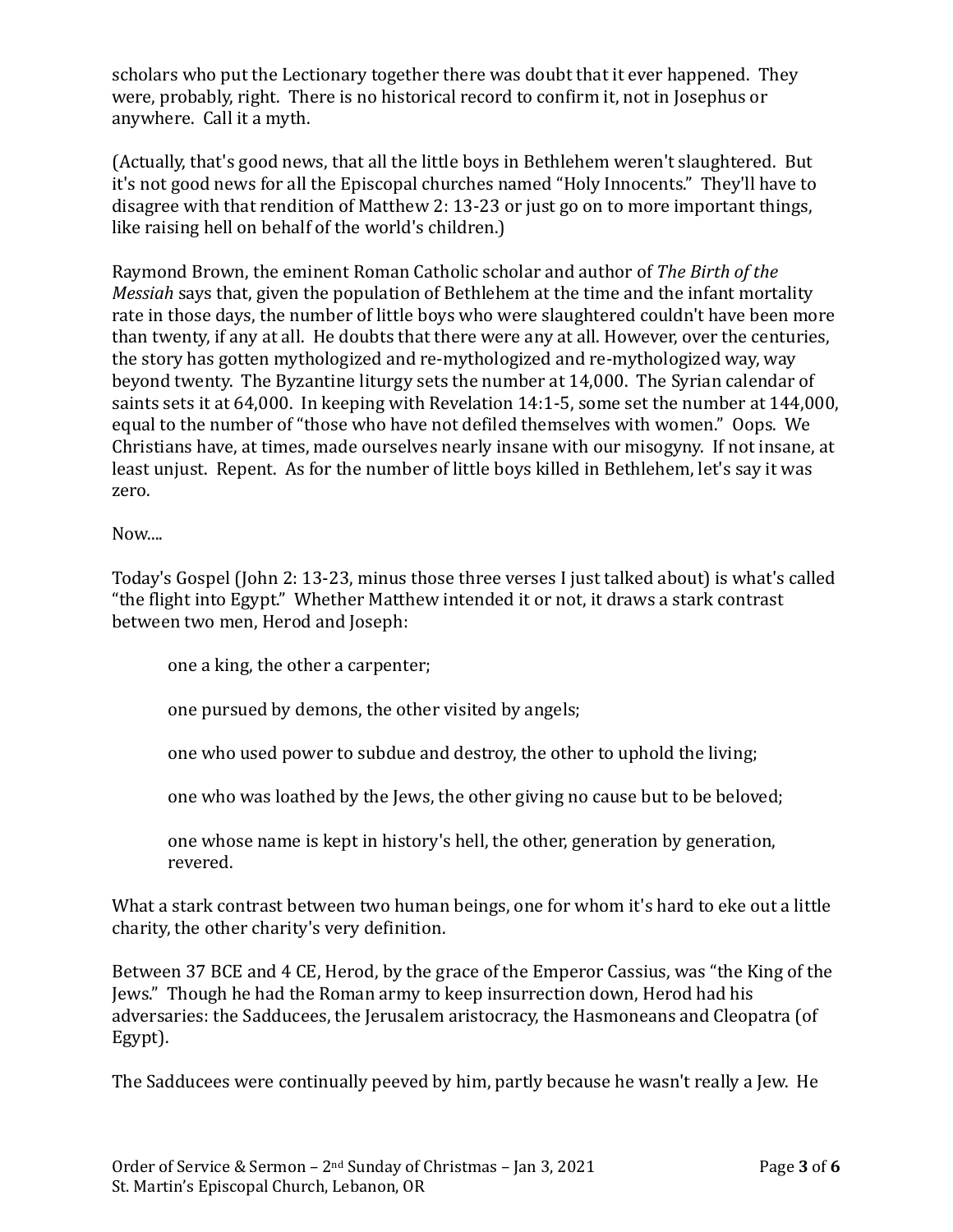was an Idumean, half-Jewish. And he was a Roman stooge. Like many politicians, even those to this very day, he punished those who weren't loyal and rewarded those who were. To set an example for Sadducees, he had forty-five disloyal ones executed and took their property. The rest, if not already loyal, certainly learned to be, quickly too. Herod made it a matter of life or death. And no pardons.

In another contest of wills, Herod appointed his own man as high priest of the Temple. However, his mother-in-law did not approve and managed to get Herod's man out and her seventeen-year-old son in. It was a short high priesthood for that mother's boy. Herod had him drowned. His goons held him under water for eight minutes. It was, they said, an accident. Those things happen. Then Herod had his mother-in-law put in prison.

Wars intervened. Wars take a lot of time, cost a lot of money. But, for Herod, the victories (i.e., the slaughter) were satisfying. Finally, he was able to settle down to the humdrum work of kinging. To begin with, he had his wife Mariamne (either the first Mariamne or the second, I'm not sure which) and her brother-in-law executed. They had a scheme for succession. That's a death sentence – or just a slow dying in prison pit.

Actually, most of Herod's troubles were in his own household. He had ten wives, not all at once, just one at a time. Marriage to Herod was temporary and dangerous and, as I told you, fatal. His first wife was Doris, followed by Mariamne (the first one), followed by another Mariamne (the second one), followed by Malthace, followed by Cleopatra (of Jerusalem, not Egypt), followed by five more whose names didn't get into the history books. All were accorded the dignity of brood mares. So, Herod had sons and daughters all over the place, the sons in and out of his wills, depending on their behavior. It was never smart even to think about becoming the king. Herod could sniff that out. He had two of his sons, would-be kings, strangled to death. That's why it was always said that "it's better to be Herod's pig than Herod's son." To keep Kosher, he'd never kill a pig.

Though there's more, I've told you enough. I've also told you that I agree with the scholars who are convinced that there never was a "slaughter of the innocents." However, it wouldn't have been beneath Herod. No evil was beneath him. A defective person, he didn't know the difference between evil and good.

In that same country where a crazed king reigned, there was, in Nazareth of Galilee, a unknown carpenter named Joseph. He had recently married a sixteen-year-old girl named Mary. When Mary was twelve or thirteen, Joseph likely paid her father for the right to marry her when she was a little older. It was the common practice in those days. It still goes on. By the time Joseph took Mary into his house, she was pregnant. Whether she had been raped by a Roman soldier, as some scholars speculate, or Joseph impregnated her, as others speculate, nobody will ever know for sure. I suppose there are millions of dissertations about that mystery; and even the most serious would be, at best, guesswork. But everybody knows where babies come from. When we talk about the Virgin Birth, we're not talking about gynecology; we're talking about theology. To get it straight, humanly and divinely, read the Prologue to John's Gospel. Otherwise, why don't we just say that Mary had a baby and leave it at that?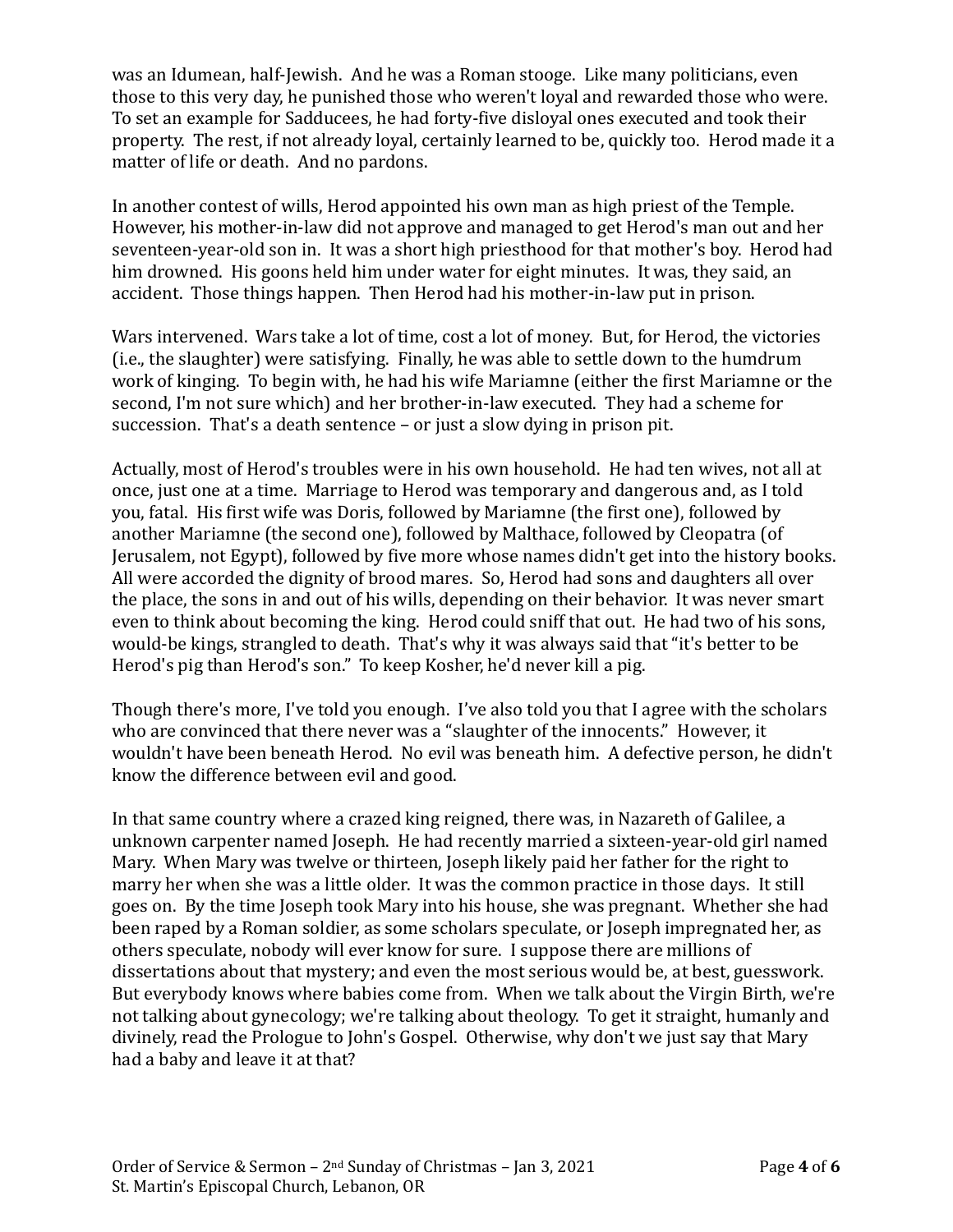So Joseph, whether the biological father, or, otherwise, the legal father became that baby boy's protector, his provider, his, I can image, his joy. And to make sure that he would be safe, he took the child and his mother to Egypt, until that madman Herod was dead. It's all believable, even if it can't be proved by ancient texts. Jews in Palestine did that all the time. During times of drought or famine or war or the craziness of kings, Jews went down to Egypt. Some stayed a while, others just stayed. Maybe Joseph and Mary and the baby went only so far as Gaza or all the way down to the Jewish center in Leontopolis, in Egypt proper. In the case of Joseph's little family, they stayed until they learned that Herod was dead and in a sepulcher – May God be praised!

In 2014, I published a short story called "The Fathering of God." I had actually written it in the mid-1980s. It's about Joseph. My argument, made novelistically, is that Joseph was, for Jesus, the model of manhood, in fact the model of Godhood. Of course, Jesus was formed by the Holy Spirit, however that happens; of course, he was formed by Scripture; and, of course, he was formed, primarily, by his mother and his father. In Jesus' case, it was such a salutary formation.

Here's how I ended that story.

"Joseph became a hero to his wife and children...and relatives...and friends...and practically everyone who ever met him. He would have died for them, he loved them so much.

Finally, he did. He died. Joseph died. It was shortly before noon, on a Wednesday.

Mary wept and wept and wept. It was if the Sun, Moon and stars had fallen out of the sky. It was the darkest day of her life and nobody could give her light.

The kids tried to be brave. But how can you be brave when bravery dies?

It was Mary's oldest child, her son Josh (Jesus), who finally stopped the flood of tears. 'You know, Mom,' he said, 'Dad always made me want to be like God.'

The words came through the pain like a baby at birth."

Now here we are, you and I, each day at birth, each day aborning.

As we think charitably... and listen charitably... .and speak charitably... and act charitably... charity will take our flesh, as it, we can believe, took the flesh of Joseph, the carpenter, the father of him who was the

flesh of the One Eternal. *Amen.*